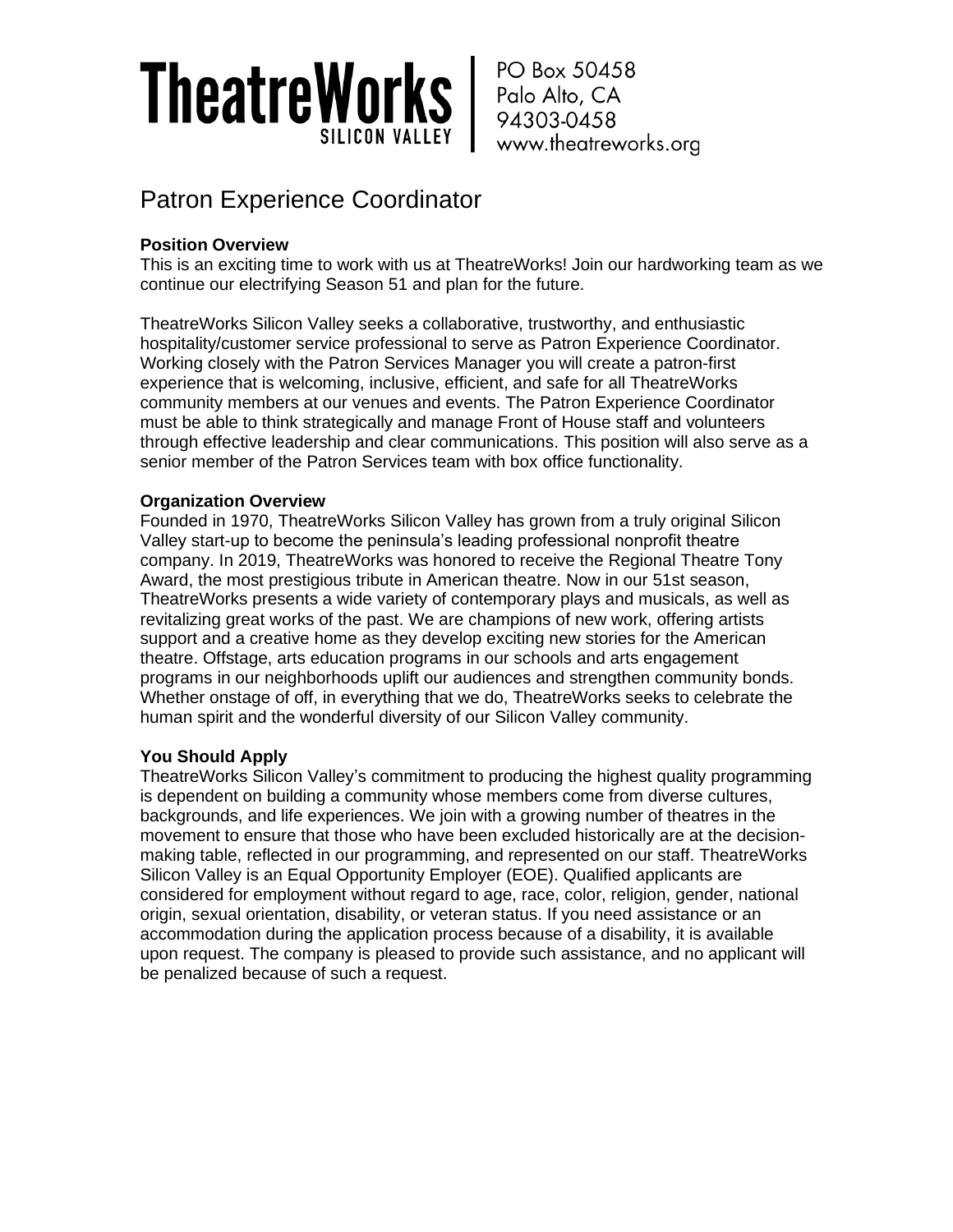# TheatreWorks

PO Box 50458 Palo Alto, CA 94303-0458 www.theatreworks.org

#### **Key Responsibilities**

- Consistently embody the mission and values TheatreWorks in a professional, thoughtful, and patron-oriented manner
- Be a leading voice in creating services and experiences that are equitable and inclusive for a diverse group of visitors and team members, promoting belonging at all TheatreWorks performances and events
- Ensure the accessibility of our venues for all patrons

#### FRONT OF HOUSE

- Serve as primary House Manager at the Lucie Stern Theatre and primary Patron Services Liaison at the Mountain View Center for the Performing Arts
- Schedule and manage ushers and front of house staff
- Maintain database and track participation of volunteer ushers
- Recruit and train new ushers
- Provide up-to-date communications for Front of House staff as needed
- Maintain forms and reporting systems in house manager binder for each show
- Maintain house management supplies (signage, flashlights, name tags, etc.)
- Keep liquor license, sales tax, and other and state-mandated reporting related to concessions sales up to date
- Liaise with City of Palo Alto staff as needed on facility issues and patron services
- Liaise with TheatreWorks production staff on overlapping issues such as backstage storage, keys and theatre access, use of company vans, lobby loadins and strikes

#### BOX OFFICE

- Process incoming phone and email ticketing requests for single tickets and subscriptions
- Perform Patron Services opening and closing procedures
- Assist in training of Patron Services staff and reviewing, developing, and improving Box Office policies and procedures
- Stay knowledgeable of all promotions and special events
- Manage and administer ticket donation requests

Other duties as assigned by the Director of Marketing

#### **Minimum Requirements**

- Related customer service experience
- Proficiency with Microsoft Office and database software
- Positive attitude and grace under pressure
- Excellent written, oral, and interpersonal communication skills
- Availability to work nights and weekends
- A strong commitment to TheatreWorks' mission and values; including diversity, equity, inclusion, access, and anti-racist practices

#### **Preferred Experience (not required)**

• Two or more years of customer service management (performing arts experience a plus)